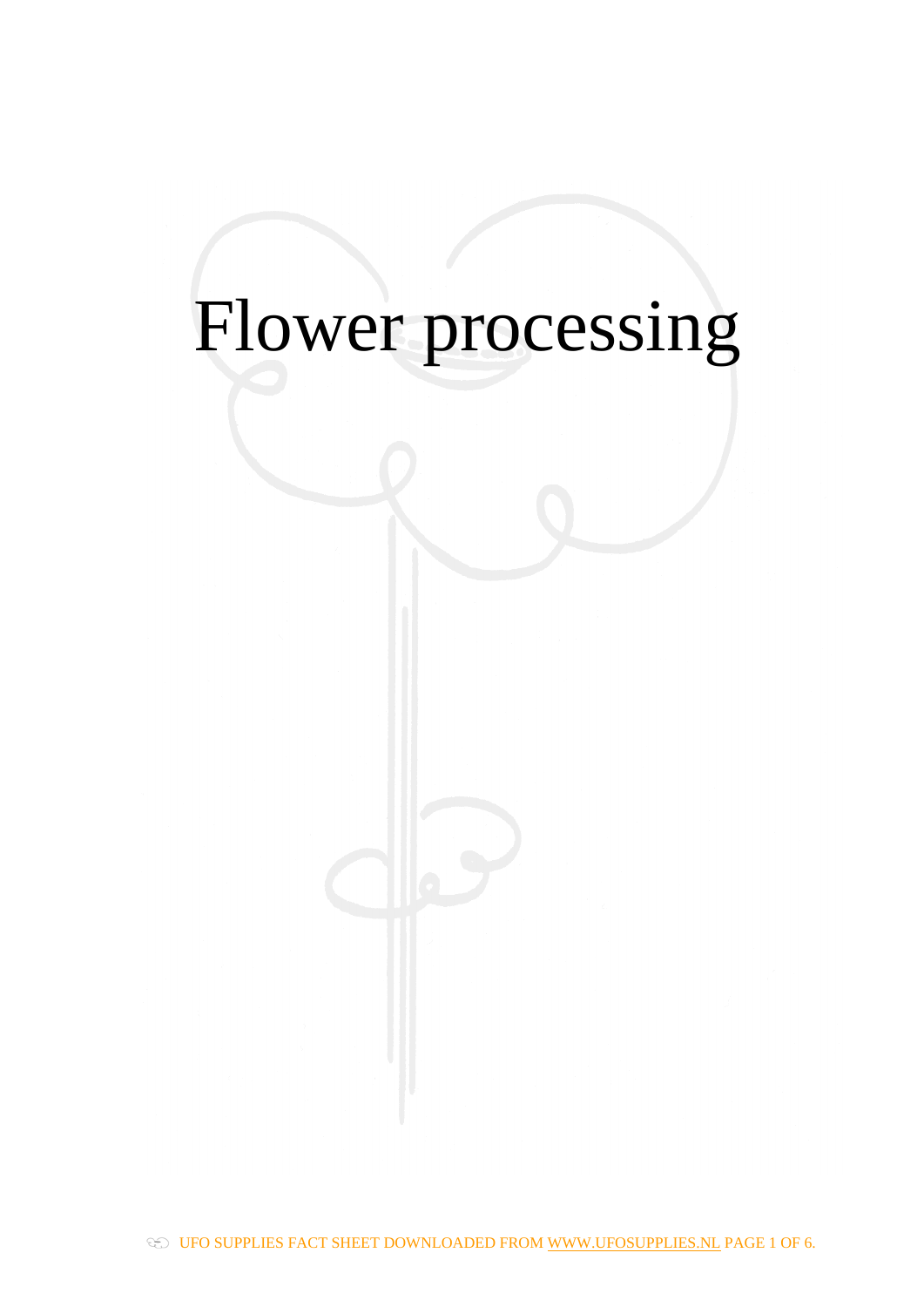## **Bercomex defoliating line**



Based on the well-known and accepted flower line technology, Bercomex offers a professional, high capacity defoliator line. Two to three persons put the flowers on the belt. Depending on the variety, the roses have to be singled or spread into smaller bunches on the belt of the machine. For this several types of belts and tables are available. This belt takes the roses through a processing unit, which contains a knife and 2 double defoliators. The stems are held in place by means of a soft sponge belt. On the left-hand side of the line the flowers are collected again and put into buckets for storage or taken directly to the grading area.

The capacity depends on the type of roses, but will vary between 15,000 and 30,000 stems per hour. Putting more lines in parallel can easily create higher capacities. The machine can also be ordered to operate from left to right. Price indication:  $\epsilon$ 22.000 – 35.000

All waste can be collected automatically or transported outside by means of a flat belt or waste elevator.

![](_page_1_Picture_5.jpeg)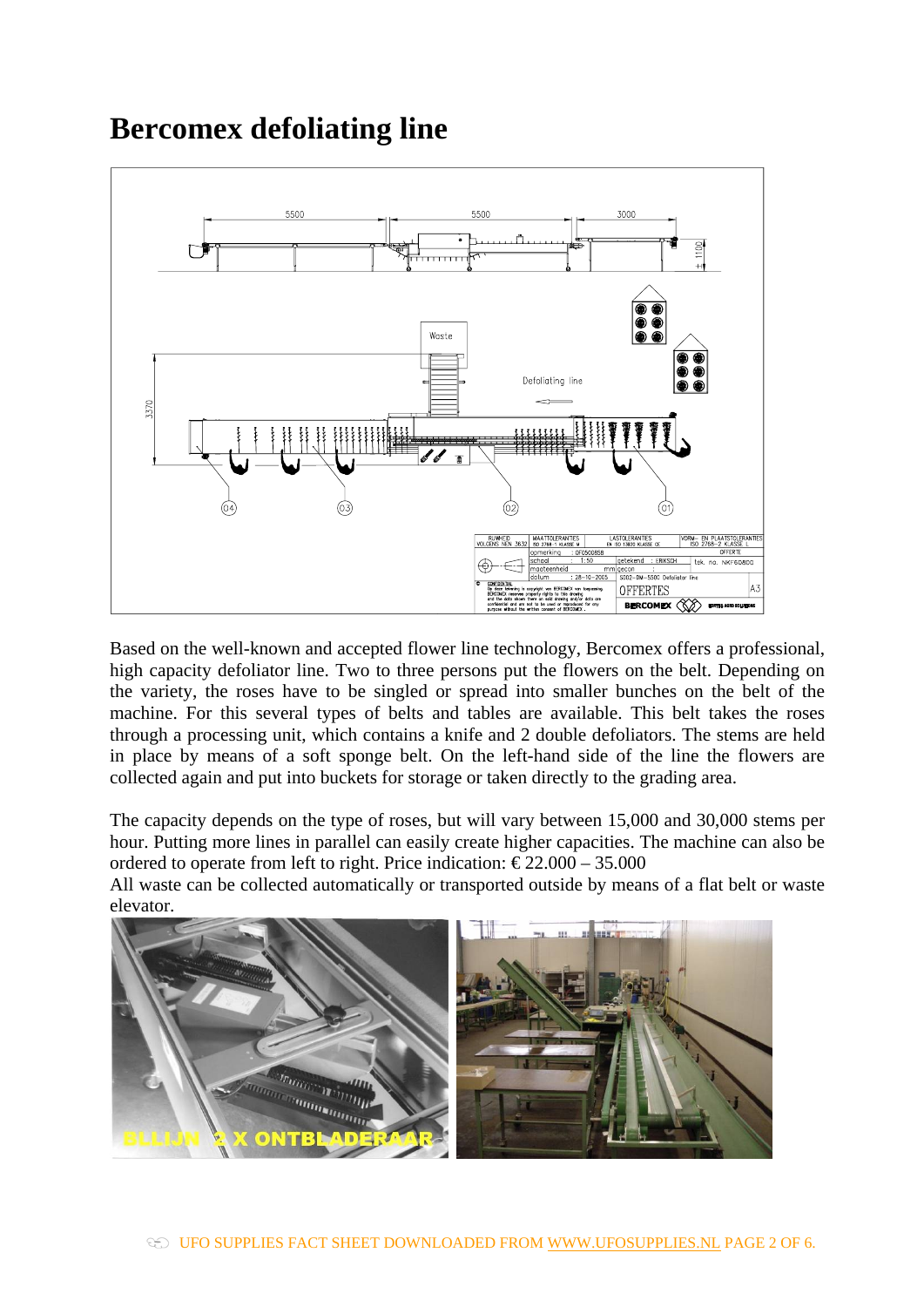## **Bercomex Rose grading machines**

All Bercomex grading machines work have the principle of 'hanging roses' instead of grading them horizontally. This significantly reduces the physical damage. Roses are put into a circulating belt with rose carriers. Depending on the type, they pass a camera section or photocell length sensors. The difference between the versions lies in the grading technology and the collecting/bunching system.

Three types of grading and bunching equipment are available: 1.) Length, 2.) Length, Ripeness and bud height 3.) Length, Ripeness, bud height and cuttings/bunching.

#### **1.) FloraMatic; length grader**

![](_page_2_Picture_4.jpeg)

Automatic grader on: - Stem length

A simple, low cost length grader. Capacity 6,000 stems per hour . Number of grades: 6, length between 30 and 120 cm's.

Each grading position is equipped with an ejector, which pushes the rose into a standing collecting tray.

Quality checking has to be done manually either when hanging in the roses, or after the length grading on separate tables.

Price range: €20,000 and €25,000.00

#### **2.) FloraMatic+; Length, Ripeness and bud height.**

![](_page_2_Picture_11.jpeg)

- Automatic grader on:
- Stem length
- Ripeness
- Bud-height

Maximum grades is 10, each equipped with an ejector and collecting tray. No automatic bunching.

Price range:  $\text{\textsterling}60,000$  and  $\text{\textsterling}90,000$ .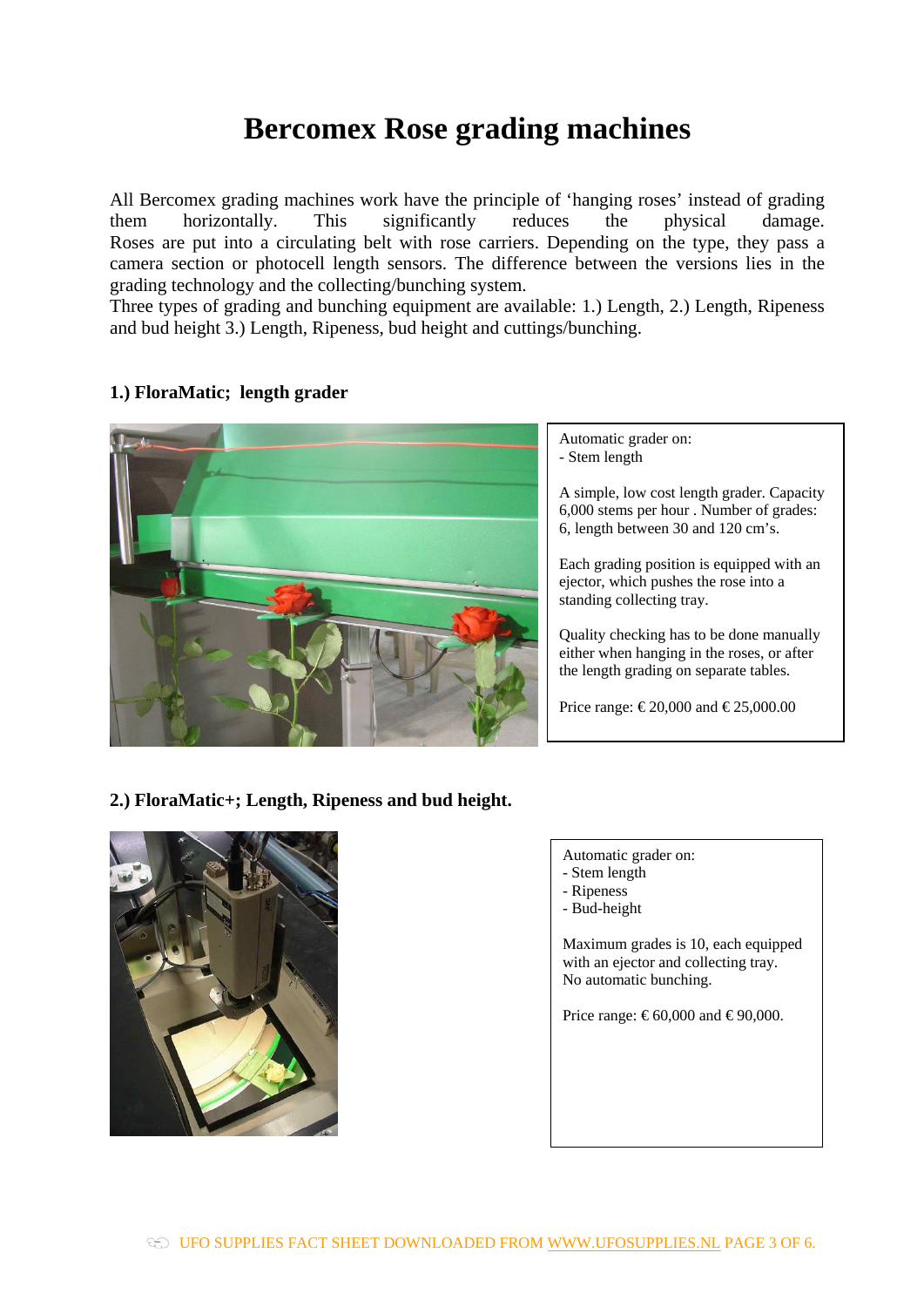## **3.) RoseMatic; full grader, cutter and buncher.**

![](_page_3_Picture_1.jpeg)

#### This full automatic grader takes care of everything:

- Stem length
- Ripeness
- Bud-height
- height of the flower bud
- automatic bunching,
- automatic binding and cutting
- optional: 2-level bunching

Maximum number of grades/stations: 10 Capacity up to 9,000 stems per hour

Price range: € 120,000 and € 300,000

![](_page_3_Picture_12.jpeg)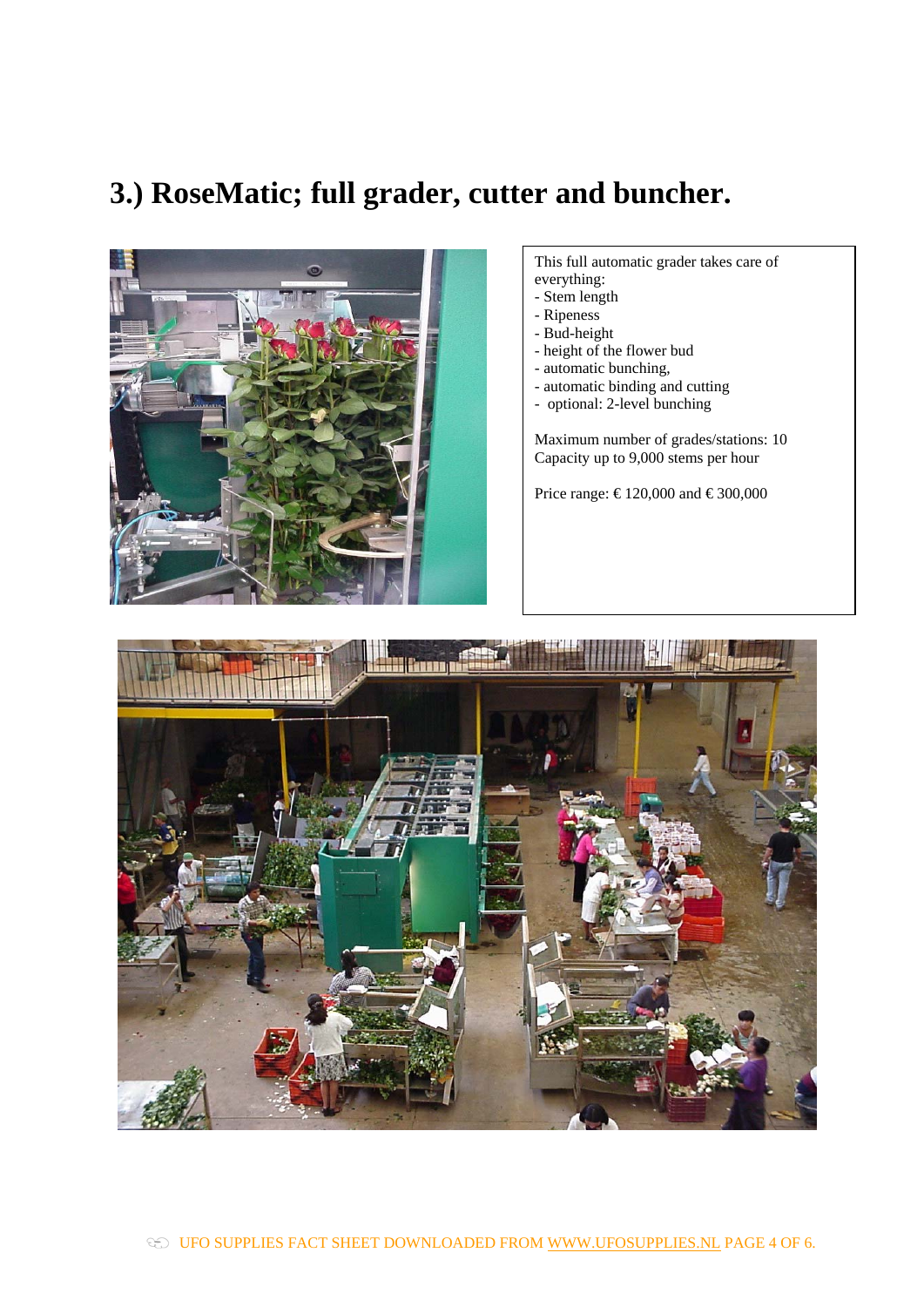## PAN SER sidad i musi **HE IS WINCH B-D SHOP In** אראמנו **BERCOMEX**  $\mathbf{m}$

**Bercomex flower processing line** 

The Bercomex flower processing lines (also called bunching line) are used in over 90% of all European bouquet makers. Bunches are configured on the line or hand made on the workstations (the tables in the drawing) and placed on a conveyor belt. This belt takes the bunches through a processing unit, which may contain a saw, defoliator(s) and binder(s). After that a sleeving section may be included, optionally with flower food sachet binders and tapers.

These lines can be used for roses, mixed bouquets and all sorts of flowers (carnations, lilies). Different lengths can bouquets can be made at the same time.

![](_page_4_Picture_4.jpeg)

The capacity of the line is 750-3600 bunches per hour.

The capacity per workstation varies between 80 and 150 bunches, depending on the complexity of the bunch and level of exposure of the labor force.

Prices range: €20,000, and 60,000